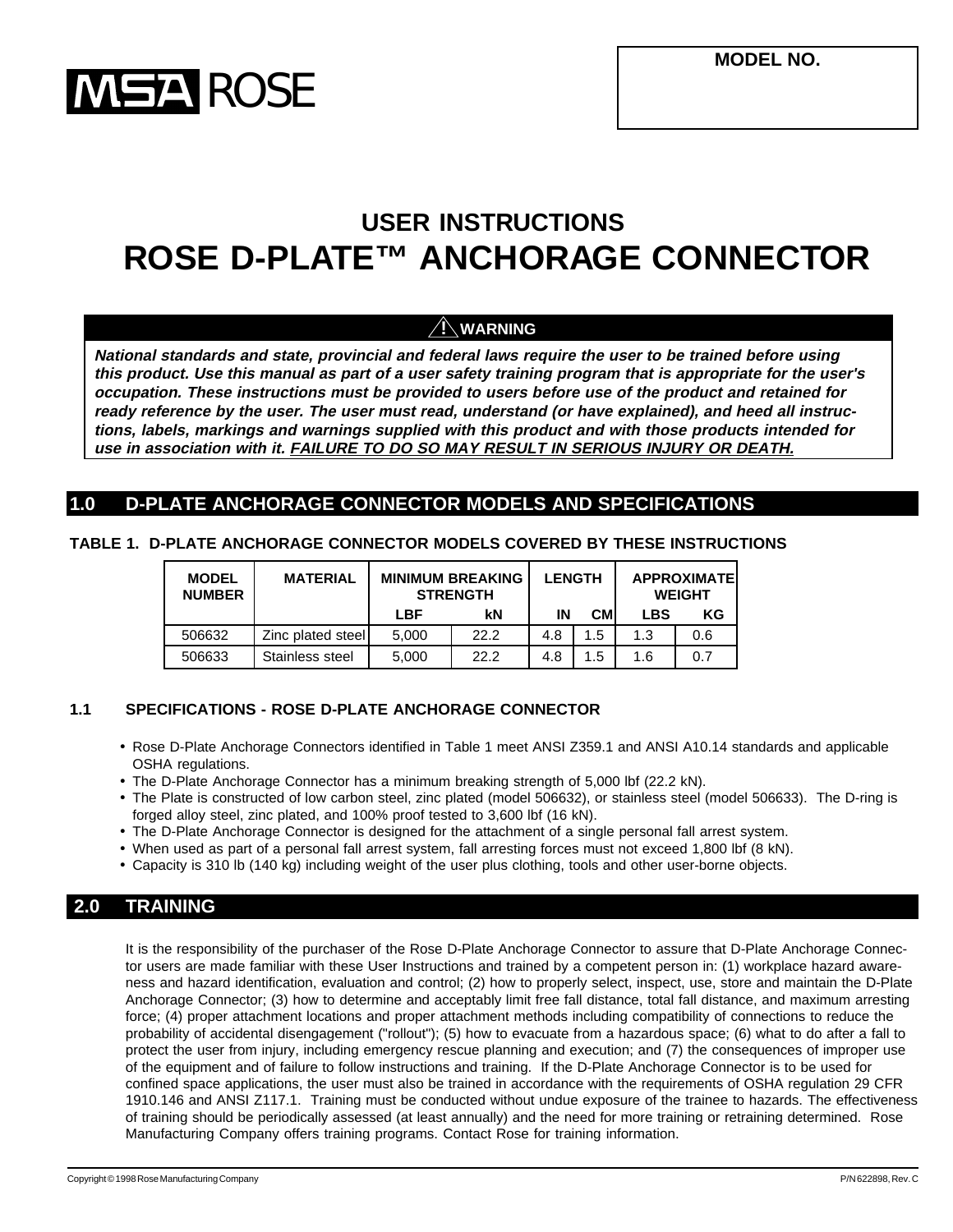# **3.0 HAZARDS IDENTIFICATION, EVALUATION AND CONTROL**

# $\bigwedge$  Caution

**Do not use the Rose D-Plate Anchorage Connector unless a qualified person has inspected the workplace and determined that identified hazards can neither be eliminated nor exposures to them prevented.**

Prior to selecting personal protective equipment, the user must make a workplace assessment of hazards and conditions where the equipment is required. Such assessment must, at a minimum, identify the presence of:

- 
- 
- 
- 
- 
- 
- 
- Confined space hazards
- 
- Flames Environmental contaminants Moving materials Unstable/uneven surfaces
	-
- Hot objects Chemicals Chemicals Abrasive surfaces Climatic factors
- Sparks Electrical hazards Moving equipment Weather factors
	-
- Heat-producing operations Sharp objects Unguarded openings Slippery surfaces
- 
- 
- 
- 

Foreseeable changes in any of these conditions, taken individually or collectively, must be identified. The materials and construction of the equipment must be considered in the selection process such that these workplace conditions are suitably addressed and responded to. The equipment must match the work situation and workplace environmental factors.

The workplace assessment must identify all paths of intended user movement and all hazards along such paths. The user must identify the required range of mobility in each hazard zone and note the location and distance to all obstructions in potential fall paths. Lateral obstructions which could be contacted in a pendular fall arrest must be noted. An assembly connecting a harness to an anchorage must be selected which will satisfactorily limit total fall distance and allow for dynamic elongation and activation distance of the assembly. If the D-Plate Anchorage Connector is to be used for confined space entry operations, the workplace assessment must comply with the requirements of OSHA regulation 29 CFR 1910.146 and ANSI Z117.1.

# **4.0 DESCRIPTION OF ROSE D-PLATE ANCHORAGE CONNECTOR**

The Rose D-Plate Anchorage Connector is a component designed specifically for coupling a single personal fall arrest system to an anchorage. The Rose D-Plate Anchorage Connector is a permanent, overhead anchorage connector intended for use on such anchorages as beams or girders.

#### **4.1 D-PLATE ANCHORAGE CONNECTOR COMPONENTS**



- **4.1.1 D-RING:** The Rose D-ring is a connection element that is compatible with Rose snaphooks and carabiners. The D-ring is attached to the anchorage beam or girder by use of the mounting plate. When installed the D-ring will swivel freely in one axis to accommodate user movements.
- **4.1.2 MOUNTING PLATE:** The Mounting Plate is a steel plate that is formed to accept the Rose D-ring and has been drilled to allow the user to install the plate and D-ring to a pre-drilled beam or girder with user-supplied fasteners. Refer to section 8.2.2 for a list of user-supplied fasteners required for installation.

# **5.0 D-PLATE ANCHORAGE CONNECTOR SELECTION AND APPLICATIONS**

**5.1 PURPOSE OF ROSE D-PLATE ANCHORAGE CONNECTOR:** The D-Plate Anchorage Connector is primarily a component of a personal fall arrest system, serving as an anchorage connector. It may also be used for work positioning, travel restriction, rescue, retrieval, evacuation and confined space entry/exit operations, depending on the associated system components used together with the D-Plate Anchorage Connector.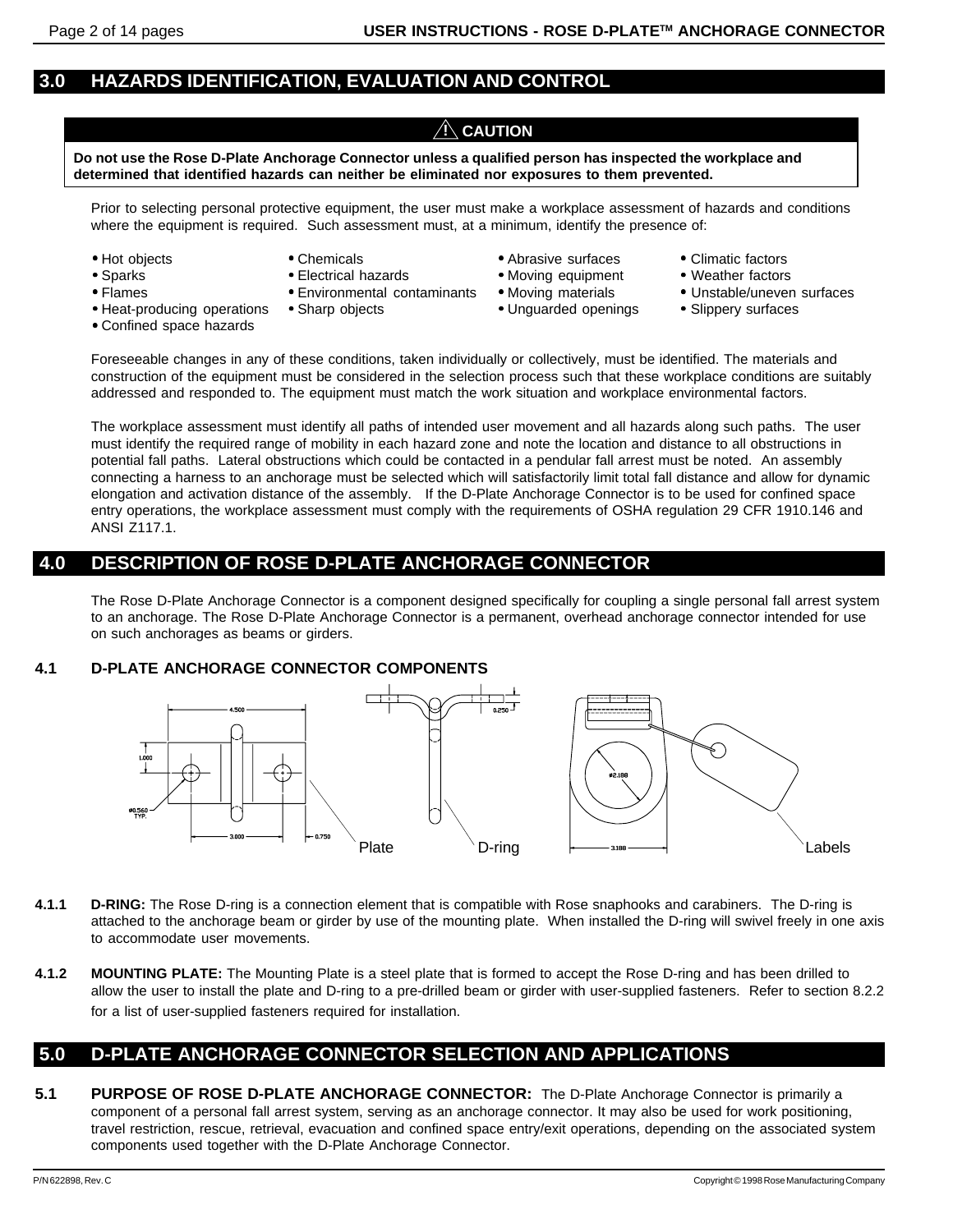Use of the D-Plate Anchorage Connector must comply with these User Instructions and, further, is subject to approval under the user's safety rules and regulations and by the user's safety director, supervisor, or a qualified safety engineer. Be certain the selection of a D-Plate Anchorage Connector is suited for the intended use and work environment. If there is any conflict between these User Instructions and other directives or procedures of the user's organization, do not use the D-Plate Anchorage Connector until such conflicts are resolved. Consult all local, state, and federal Occupational Health and Safety Administration (OSHA) requirements for personal safety equipment. Also refer to the latest revision of ANSI Z359.1 and ANSI A10.14 standards for more information on Anchorage Connectors and associated system components. In Canada, refer to provincial and federal regulations.

- **5.2 USAGE LIMITATIONS:** The following applications limitations must be considered and planned for before using the Rose D-Plate Anchorage Connector:
- **5.2.1 PHYSICAL LIMITATIONS:** The D-Plate Anchorage Connector is designed for use by one person with a combined total weight no greater than 310 lbs (140 kg), including clothing, tools, and other user-borne objects.
- **5.2.2 CHEMICAL HAZARDS:** Acidic, alkaline, or other environments with harsh substances may damage the hardware elements of the D-Plate Anchorage Connector. If working in a chemically aggressive environment, consult Rose Manufacturing Company to determine which D-Plate Anchorage Connector material is better for your specific conditions. When working in the presence of chemicals, more frequent inspection of the D-Plate Anchorage Connector is required.
- **5.2.3 CORROSION:** Do not expose the D-Plate Anchorage Connector to corrosive environments for prolonged periods. Organic substances and salt water are particularly corrosive to metal parts. When working in corrosive environments, more frequent inspection, cleaning and drying of the D-Plate Anchorage Connector is required. See sections 9, 11 and 12 for cleaning and inspection details.
- **5.2.4 ELECTRICAL HAZARDS:** Use extreme caution when working near energized electrical sources. Metal hardware will conduct electric current. Maintain a safe working distance {preferably at least 10 ft (3 m)} from electrical hazards.
- **5.2.5 IMPACT FORCES:** Any D-Plate Anchorage Connector which has been subjected to the forces of arresting a fall must be immediately removed from service and marked as "UNUSABLE" until destroyed.

# **6.0 SYSTEMS REQUIREMENTS**

The D-Plate Anchorage Connector is one component of multi-component systems. Without the other necessary components, the D-Plate Anchorage Connector serves no useful purpose. There are several different types of systems for use at heights and in confined spaces.

- **6.1 SYSTEM TYPES:** Systems are classified according to their intended purposes. There are six classifications of systems which may be used individually or in combinations. The six basic systems classifications are:
	- Fall Arrest Personnel-riding Evacuation
- - Climbing protection Restraint Rescue
- 
- **6.1.1 FALL ARREST SYSTEMS:** A fall arrest system is an assembly of components and subsystems, including the necessary connectors, used to arrest the user in a fall from a working height and suspend the user until rescue can be effected. A fall arrest system must always include a harness and connecting means between the harness and an anchorage or anchorage connector. Such connecting means may consist of a lanyard, energy (shock) absorber, fall arrester (rope grab), lifeline, selfretracting lanyard or suitable combinations of these.
- **6.1.1.1 Lanyard Connecting Subsystem** is the term applied to an assembly, including the necessary connectors, which is comprised of a lanyard and a shock absorber. The lanyard and shock absorber are usually permanently coupled together along with selflocking snaphooks at each end. The subsystem is attached between the fall arrest attachment (back D-ring) of the harness and an anchorage or anchorage connector. **The Rose D-Plate Anchorage Connectors identified in Table 1 are compatible for use with fall arrest lanyard connecting subsystems equipped with locking snaphooks up to 0.75 in (20 mm) gate opening size.**
- **6.1.1.2 Fall Arrester Connecting Subsystem** is the term applied to an assembly, including the necessary connectors, which is comprised of a fall arrester (rope grab) and a vertical lifeline. Sometimes a lanyard or lanyard with integral shock absorber, including the necessary connectors, is connected to the rope grab. The vertical lifeline must have a lifeline tensioner (counterweight), a connector for anchoring it, and may have a shock absorber. The subsystem is attached between the fall arrest attachment (back D-ring) of the harness and an anchorage or anchorage connector. Fall arrester connecting subsystems are sometimes suitable for use in climbing protection systems. See section 6.1.2. **Rose D-Plate Anchorage Connectors identified in Table 1 are suitable for use in fall arrester connecting subsystems.**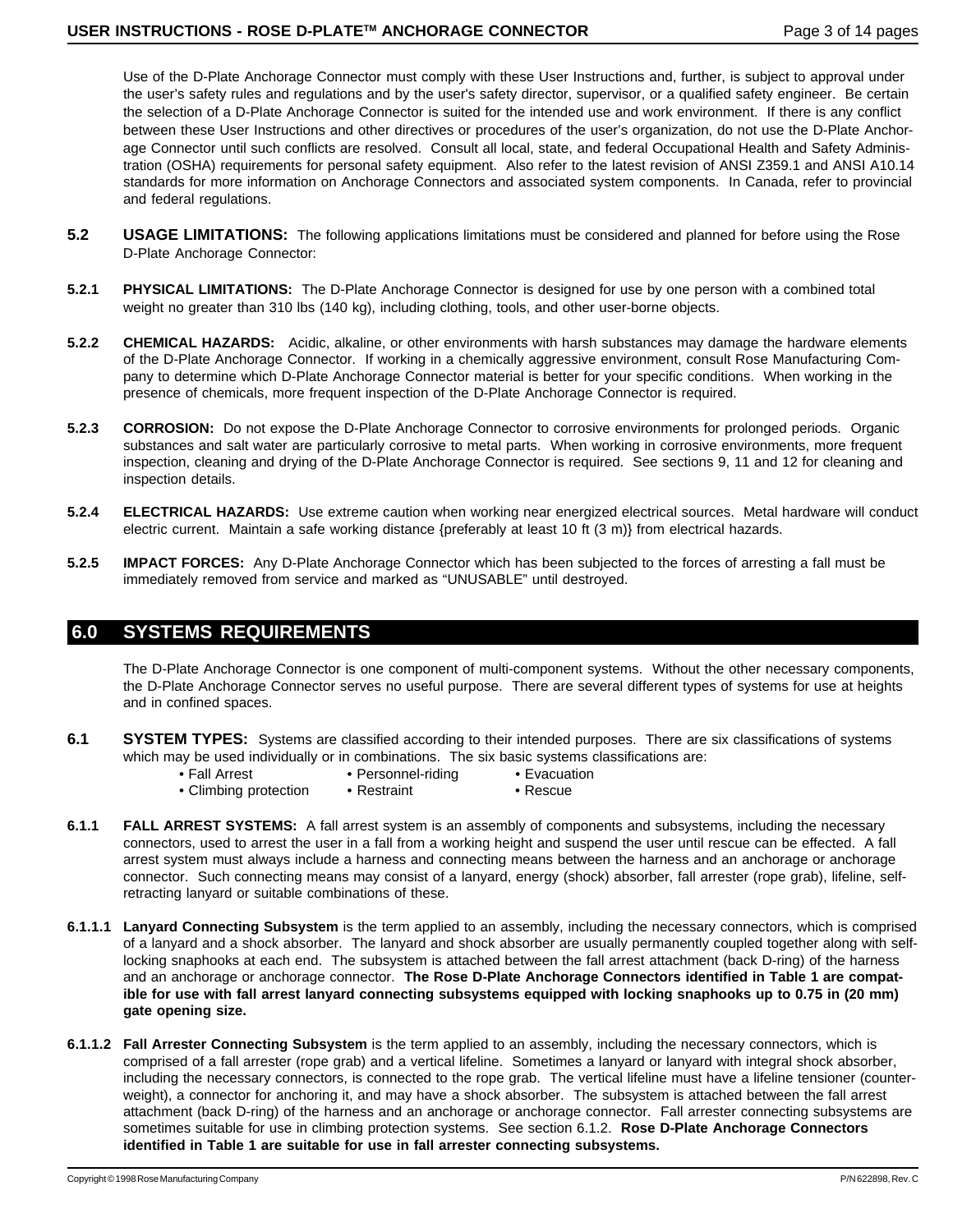

- **6.1.1.3 Self-Retracting Lanyard Connecting Subsystem** is the term applied to an assembly, including the necessary connectors, comprised of a self-retracting lanyard only or a self-retracting lanyard and added shock absorber at the point of attachment to the user's harness. The subsystem is attached between the fall arrest attachment (back D-ring) of the harness and an anchorage or anchorage connector. These subsystems are sometimes suitable for use in climbing protection systems. See section 6.1.2. **The Rose D-Plate Anchorage Connectors identified in Table 1 are suitable for use with self-retracting lanyard connecting subsystems.**
- **6.1.2 CLIMBING PROTECTION SYSTEMS:** A climbing protection system is an assembly of components and subsystems, including the necessary connectors, used to arrest the user in a fall from a working height and suspend the user until rescue can be effected. Such systems are used for climbing ladders and structures that are designed for climbing. They may either be temporary (portable) or permanent. Temporary climbing protection systems are described in sections 6.1.1.2 and 6.1.1.3. Permanent climbing protection systems are ones of the rigid rail type such as the Rose Dyna-Glide<sup>™</sup> systems. In those systems, a rigid rail is permanently attached to the structure to be climbed. A fall arrester device is attached to and glides on the rail to permit ascent and descent. It quickly locks in case of a fall. The Dyna-Glide fall arrester is attached between the front attachment (chest D-ring) of a Rose Pullover harness and the fall arrester by use of a carabiner. Contact Rose for more information about Dyna-Glide climbing protection systems. **The Rose D-Plate Anchorage Connectors identified in Table 1 are suitable for use in temporary climbing protection systems.**
- **6.1.3 RESTRAINT SYSTEMS:** A restraint system is an assembly of components and subsystems, including the necessary connectors, used to:
	- (a) stabilize and partially support the user at an elevated work location and allow free use of both hands. This type of restraint system is referred to as a work positioning system or, simply, a positioning system.
	- (b) restrict the user's motion so as to prevent reaching a location where a fall hazard exists. This type of system is referred to as a travel restriction system.

A positioning system includes a harness and connecting means between the harness and an anchorage or anchorage connector. Such connecting means usually consists of a positioning lanyard which is connected to both hip D-rings and wraps around or connects to an anchorage or anchorage connector. A positioning system must always be backed up by a fall arrest system. A travel restriction system consists of a harness and a fixed-length or adjustable-length lanyard connected between any one of the harness D-rings and an anchorage or anchorage connector. **The Rose D-Plate Anchorage Connectors described by these instructions are suitable for use in restraint systems.**

**6.1.4 PERSONNEL-RIDING SYSTEMS:** A personnel-riding system is an assembly of components and subsystems, including the necessary connectors, used for lifting and lowering a worker to and from a work station which is not accessible by other preferred means, and potentially for positioning the worker while at that work station. Personnel-riding systems are of two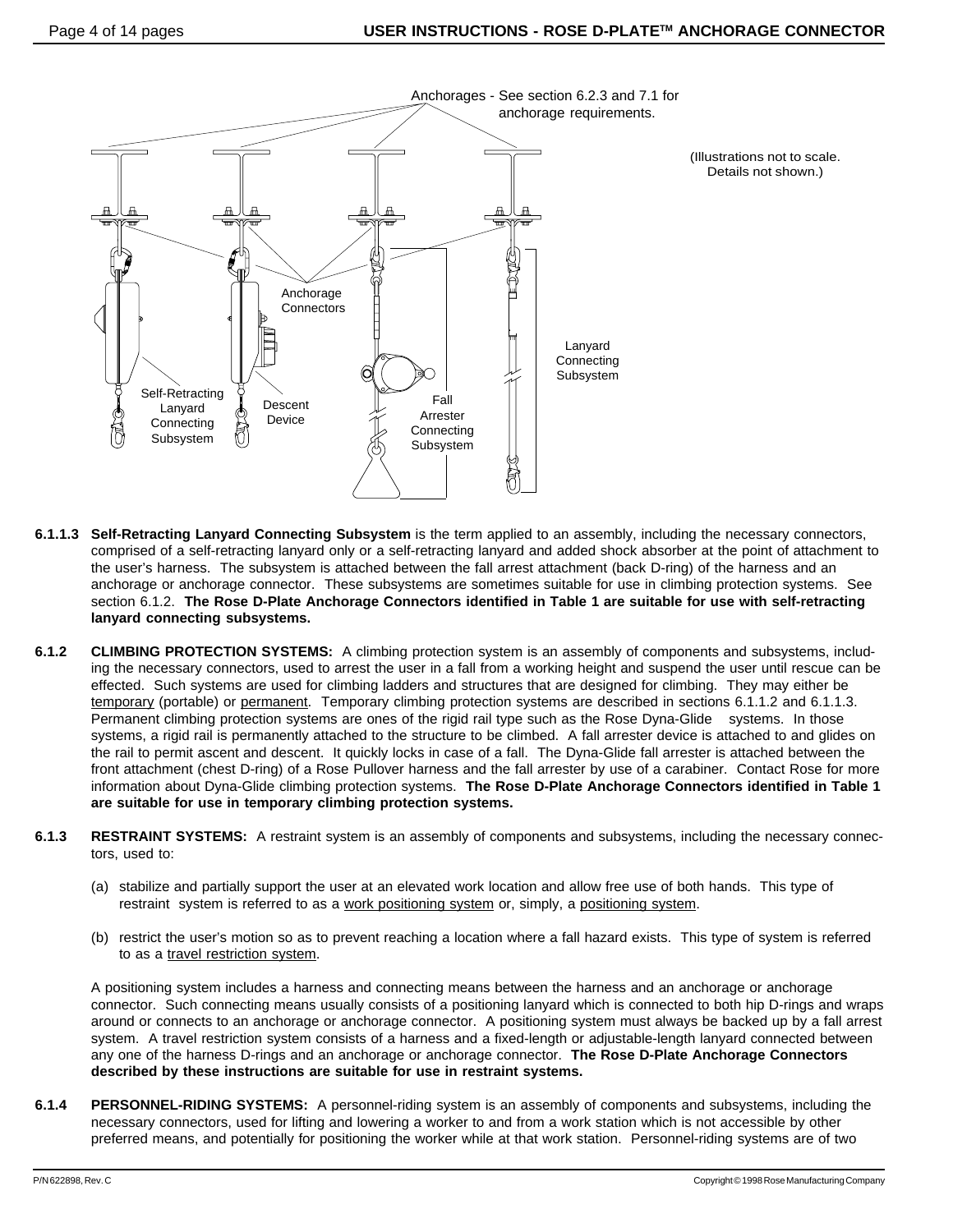general types, namely: (a) the mobile supported aerial platform type (e.g. manually- and self-propelled platforms and vehiclemounted platforms), and (b) suspended personnel hoisting type (e.g. suspended scaffolds, suspension seats, and suspension harnesses). A harness must be used in both of these different systems; however, the way it is used will differ. When working on mobile supported aerial platforms, the user should use a restraint system (see section 6.1.3) anchored to the platform to provide restraint against falling from the platform. When working with the suspended personnel hoisting type of system, the user must employ a fall arrest system of either the self-retracting lanyard type or the fall arrester (rope grab) type. It is permissible to use a harness as a suspension harness for making access to the work station if the access time is of very short duration and the use of a suspension seat is not possible. **The Rose D-Plate Anchorage Connectors identified in Table 1 are suitable for use in personnel-riding systems.** Do not use a harness for fully suspended work positioning. Contact Rose for separate instructions on the associated equipment used in personnel-riding systems.

- **6.1.5 RESCUE SYSTEMS:** A rescue system is an assembly of components and subsystems, including the necessary connectors, used for moving an incapacitated or isolated person from a hazardous place to a safe place under alert or emergency conditions. An isolated person is one who has no available means of access to a safe place or is physically stranded or trapped. Rescue systems require actions of specially trained rescuers to effect the rescue of the incapacitated or isolated person. When rescuing a person who is wearing a harness, it is generally best to connect the rescue line to the chest D-ring. Alternatively, it is acceptable (but less desirable) to connect the rescue line to both of the shoulder D-rings using a "Y" retrieval lanyard. If the harness being used by the person being rescued has neither a chest D-ring nor shoulder D-rings, the back Dring may be used as a last resort to connect the rescue line. Rose strongly recommends that the user select a harness with a chest D-ring to provide for rescue. **The Rose D-Plate Anchorage Connectors identified in Table 1 may be used in certain rescue applications.**
- **6.1.6 EVACUATION SYSTEMS:** An evacuation system is an assembly of components and subsystems, including the necessary connectors, employed by the user to move, unassisted by others, from a hazardous place to a safe place under alert or emergency conditions. An evacuation system consists of a harness and connecting means between the harness and an anchorage or anchorage connector. Such connecting means may consist of: (a) the Rose Dynescape™ Automatic Descender, (b) the Rose Dynescape<sup>TM</sup> Manual Descender, or (c) the Rose Fallbloc<sup>TM</sup> System. See the separate instructions for this equipment. **The Rose D-Plate Anchorage Connectors identified in Table 1 are suitable for use in evacuation systems.**
- **6.1.7 COMBINATIONS OF SYSTEMS:** Systems for fall arrest, restraint, climbing protection, personnel-riding, rescue and evacuation are often used in combination. For example, positioning type restraint systems must be backed up by a separate and independent fall arrest system. Hands-on training is required to obtain the necessary information and skills needed to work with combinations of systems. Refer to the separate instructions accompanying the several components and subsystems necessary to make up these systems.

#### **6.2 COMPATIBILITY OF SYSTEM PARTS**

- **6.2.1 COMPATIBILITY OF COMPONENTS AND SUBSYSTEMS:** Rose D-Plate Anchorage Connectors are designed to be used with Rose approved components and connecting subsystems. Use of the D-Plate Anchorage Connector with products made by others that are not approved in writing by Rose may adversely affect the functional compatibility between system parts and the safety and reliability of the complete system. Connecting subsystems must be suitable for use in the application (e.g. fall arrest, climbing protection, restraint, rescue or evacuation). Rose Manufacturing Company produces a complete line of connecting subsystems for each application. Contact Rose for further information. Refer to the manufacturer's instructions supplied with the component or connecting subsystem to determine suitability. For fall arrest applications using Rose D-Plate Anchorage Connectors, the maximum fall arrest force must not exceed 1,800 lbf (8 kN). Contact Rose Manufacturing Company with any questions regarding compatibility of equipment used with the Rose D-Plate Anchorage Connectors.
- **6.2.2 COMPATIBILITY OF CONNECTORS:** Connectors, such as D-rings, snaphooks, and carabiners, must be rated at 5,000 lbf (22 kN) minimum breaking strength. Rose connectors meet this requirement. Connecting hardware must be compatible in size, shape, and strength. Non-compatible connectors may accidentally disengage ("rollout"). Always verify that the connecting snaphook or carabiner and the D-ring on the harness or anchorage connector are compatible. Use only self-closing, selflocking snaphooks and carabiners (as defined and required by ANSI Z359.1).
- **6.2.3 ANCHORAGES AND ANCHORAGE CONNECTORS:** Anchorages for personal fall arrest systems must have a strength capable of supporting a static load, applied in directions permitted by the system, of at least: (a) 3,600 lbf (16 kN) when certification exists, or (b) 5,000 lbf (22.2 kN) in the absence of certification. See ANSI Z359.1 for definition of certification. When more than one personal fall arrest system is attached to an anchorage, the anchorage strengths set forth in (a) and (b) must be multiplied by the number of systems attached to the anchorage. See ANSI Z359.1, section 7.2.3. This requirement is consistent with OSHA requirements under 20 CFR 1910, Subpart F, Section 1910.66, Appendix C. In addition, it is recommended that the user of personal fall arrest systems refer to ANSI Z359.1, Section 7, for important considerations in equipment selection, rigging, use, and training.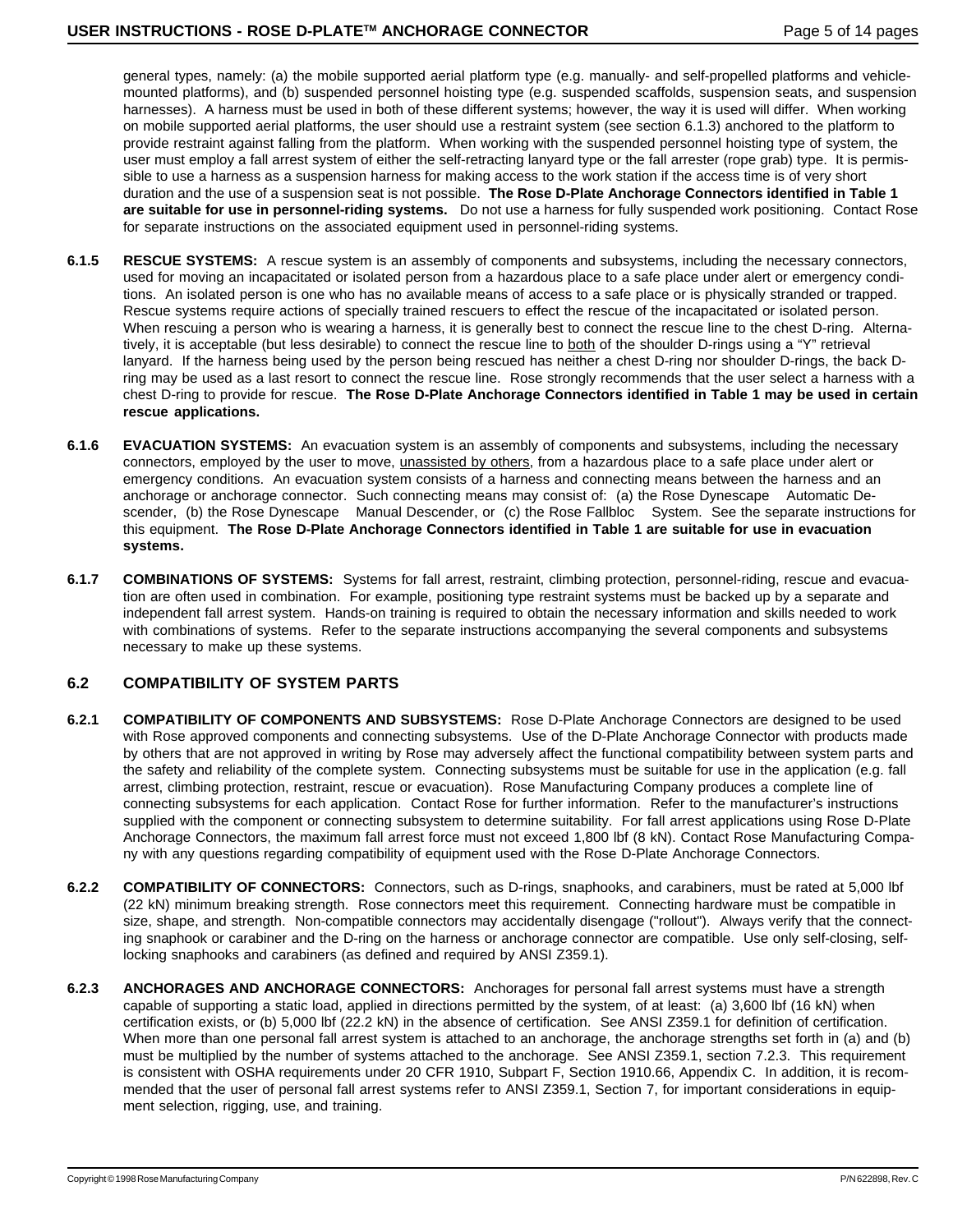# **7.0 PLANNING THE USE OF SYSTEMS**

Perform the hazard identification and evaluation described in section 3 of these instructions. Then plan the system(s) before starting work. Consider all possible paths of user movement and all factors that could affect the user's safety before, during, and after a fall anywhere along these paths. A qualified person must select the components, materials, anchorage and anchorage connectors to match the system application, the work, workplace hazards, and the environment. Consider the following points when planning the system(s).

- **7.1 ANCHORAGE AND ANCHORAGE CONNECTOR SELECTION:** Determine the necessary locations of anchorages to assure that the user will be continuously connected when exposed to hazards of falling. Select anchorages that are stable and have the strength required by section 6.2.3 of these instructions. Carefully select the locations of the anchorages to: (a) reduce possible free fall distance, (b) prevent swing fall hazards, and (c) provide clear space in the potential fall paths to avoid striking an object. Do not select anchorage locations that will require the user to work above them as this will increase the potential free fall and total fall distances. Plan the types of anchorage connectors that will need to be selected and refer to these instructions.
- **7.2 FREE FALL DISTANCE, TOTAL FALL DISTANCE, AND SYSTEM ELONGATION:** Personal fall arrest systems must be selected and rigged to ensure that potential free fall distances will never exceed 6 ft (1.8 m) as required by OSHA and ANSI Z359.1. [In Canada, free fall distance is limited to 5 ft (1.5 m) by regulation. ANSI A10.14 also restricts free fall distance to 5 ft (1.5 m).] See separate instructions for connecting subsystems to determine the deceleration distance and dynamic elongation which must be allowed for in the space of potential fall paths. Total fall distance is the sum of free fall distance and deceleration distance. Dynamic elongation of the system (temporary elastic stretch of connecting components and subsystems) must be added to total fall distance and clearance allowed.



- **7.3 USER MOVEMENTS:** Identify all necessary movements of the user and the materials and equipment needed to perform the planned work. Plan for avoidance of the crossing or tangling of connecting subsystems of two or more workers. Anticipate user movements that might introduce hazards of the connecting subsystem passing under, about or between body parts or invite the user to clamp, knot or otherwise prevent the connecting subsystem from functioning properly. Establish controls to prevent these occurrences.
- **7.4 PENDULUM (SWING) FALLS:** Swing falls can occur when the system is not anchored directly above the user. The force of striking an object in a pendular motion can cause serious injury. Always minimize swing falls by working as directly below the anchorage point as possible.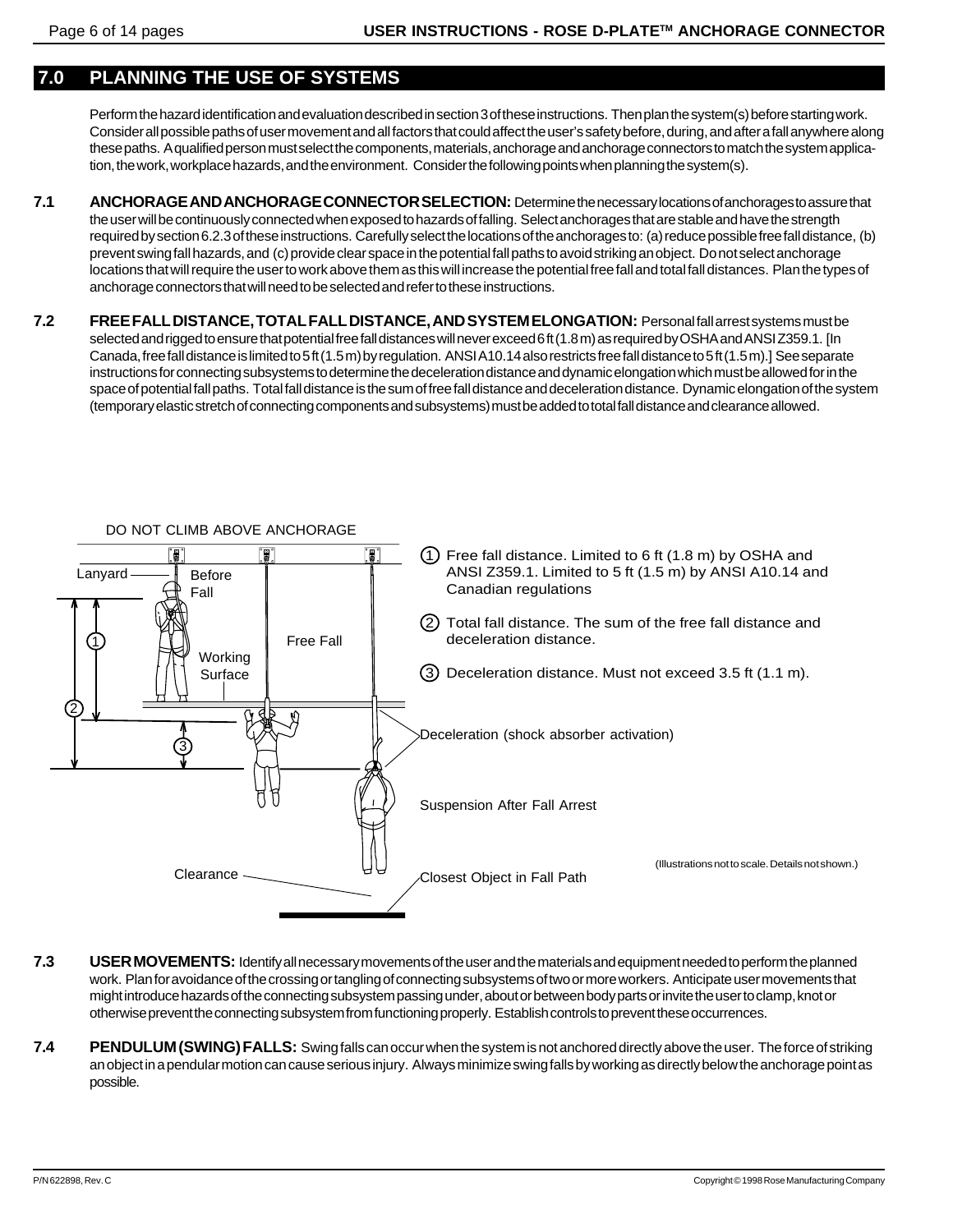

Swing fall hazards must be minimized by anchoring directly above the user's work

**7.5 ANCHORAGE LOADING:** The specific application will determine potential directions of loading. Perform a workplace assessment in accordance with section 3 and limit exposure to swing falls in accordance with section 7.4 to avoid side loading situations.

### **! CAUTION**

**The D-Plate Anchorage Connector is not suited for supporting side loads. Installation must be planned so that potential fall arrest loads are applied vertically and directly below the anchorage connector.**

- **7.5.1 FALL ARREST:** In fall arrest applications, the D-Plate Anchorage Connector should be mounted to the underside of a horizontal beam or girder with the D-ring hanging straight down when properly assembled to the anchorage. In this position the D-ring is free to swing from side to side about the long axis of the D-ring slot. Care should be taken to mount the D-Plate Anchorage Connector so that user movement does not cause loading other than straight down from the point of attachment.
- **7.5.2 RESTRAINT:** In restraint applications, the D-Plate Anchorage Connector may be mounted on a verticle surface such as a verticle column of sufficient strength as defined in section 7.1.
- **7.6 CLEAR SPACE IN FALL PATH:** Make certain that enough clearance is available in all potential fall paths to prevent striking an object. The amount of clearance needed depends upon the type of connecting subsystem used, and the location of the anchorage. Consult the manufacturer's instructions for the particular connecting subsystem or component for clearance needed.
- **7.7 HAZARDS IDENTIFIED IN WORKPLACE ASSESSMENT:** All hazards of the type set forth in section 3 of these instructions must be addressed and suitable controls planned and implemented. For example, if work must be performed near unavoidable sharp edges, plan to protect against cutting by use of heavy padding or other means of covering the sharp edge.
- **7.8 RESCUE AND EVACUATION:** The user must have a rescue plan and the means at hand to implement it. The plan must take into account the equipment and special training necessary to effect prompt rescue under all foreseeable conditions. If the rescue be from a confined space, the provisions of OSHA regulation 1910.146 and ANSI Z117.1 must be taken into account. Although a rescue plan and the means to implement it must always be in place, it is a good idea to provide means for evacuation without assistance of others. This will usually reduce the time to get to a safe place and reduce or prevent the risk to rescuers.

### **8.0 USAGE**

**8.1 D-PLATE ANCHORAGE CONNECTOR INSPECTION BEFORE EACH USE:** Inspect the D-Plate Anchorage Connector to verify that it is in serviceable condition. See section 11 for inspection details. Do not use D-Plate Anchorage Connector if inspection reveals an unsafe condition.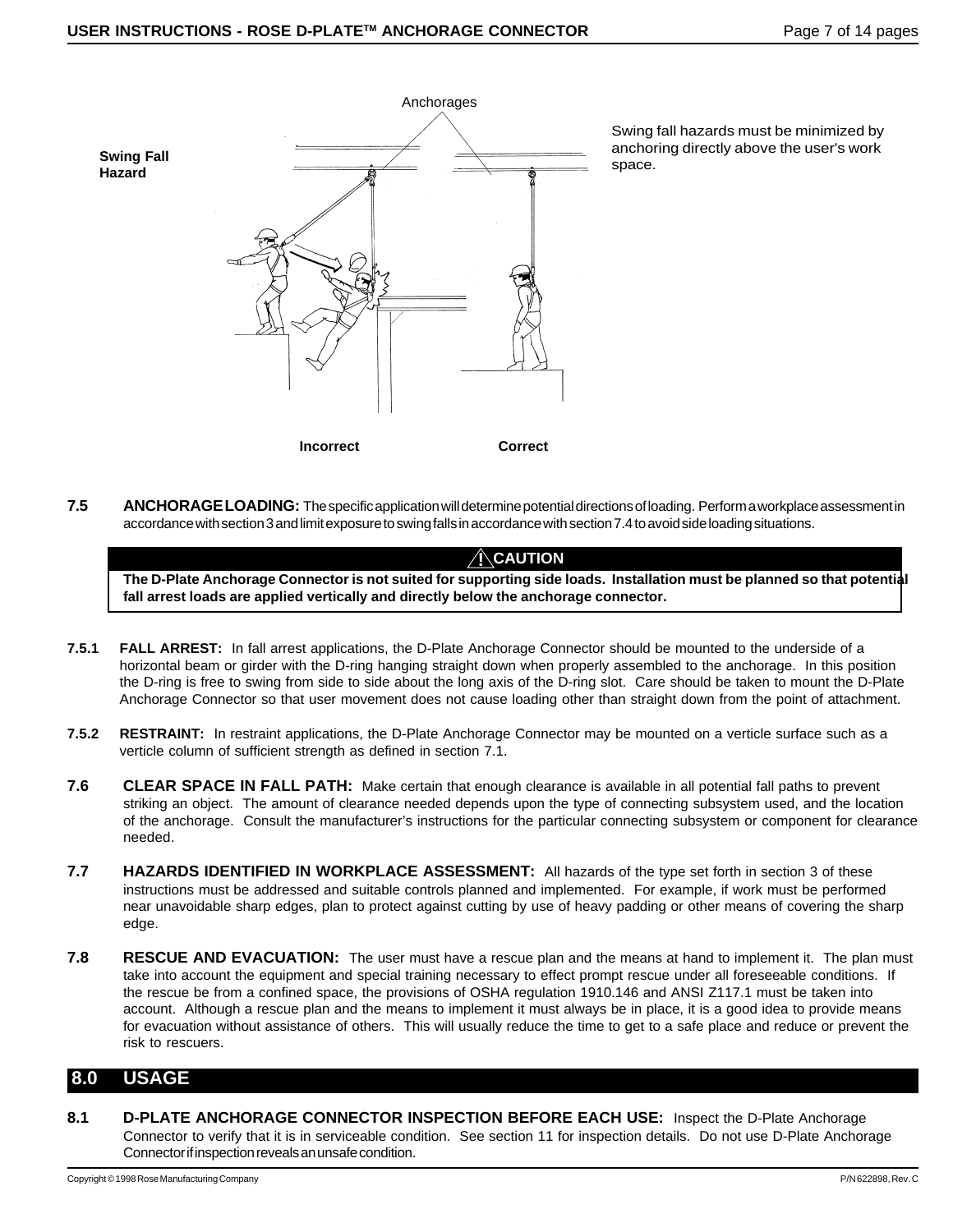### **8.2 INSTALLATION OF THE D-PLATE ANCHORAGE CONNECTOR**

**8.2.1 ANCHORAGE PREPARATION:** Begin by preparing the anchorage (e.g. beam, girder, etc.). The anchorage should be clean and dry before installing the D-Plate Anchorage Connector. Holes must be drilled into the flange of the anchorage that match the pattern of the mounting plate and the diameter of the mounting plate holes and the size of the user-supplied bolts. See sections 3 and 7 for considerations in locating the anchorage connectors for the work to be performed. See section 4 for the mounting plate hole pattern.

# $\bigwedge$ CAUTION

**When installing or removing the D-Plate Anchorage Connector, limit exposure to fall hazards. A separate independent fall arrest system may be required.**

**8.2.2 USER SUPPLIED FASTENERS:** The user must select and obtain the appropriate fasteners to attach the D-Plate Anchorage Connector. Refer to the illustrations in section 8.2.3.

#### **8.2.2.1 For W-beams:**

• Two (2) Grade-5 bolts, 0.5 in (13 mm) diameter, of length sufficient to reach through the plate, beam flange and lock washer.

- Four (4) SAE-type flat washers, 0.5 in (13 mm) nominal inside diameter.
- Two (2) lock nuts, 0.5 in (13 mm) with threads to match the Grade-5 bolts.

#### **8.2.2.2 For S-beams:**

- Two (2) Grade-5 bolts, 0.5 in (13 mm) diameter, of length sufficient to reach through the plate, beam flange, tapered washer and lock washer.
	- Two (2) tapered (angle) washers, 0.5 in (13 mm) nominal inside diameter.
	- Four (4) SAE-type flat washers, 0.5 in (13 mm) nominal inside diameter.
	- Two (2) lock nuts, 0.5 in (13 mm) with threads to match the Grade-5 bolts.

#### **8.2.3 INSTALLATION SEQUENCE:**

- **Step 1:** Hold the mounting plate and D-ring in position and aligned to the pre-drilled in the beam or girder.
- **Step 2:** Assemble a bolt up through the plate, flange, angle washer (when needed for S-beam installations), lock washer and nut. Hand tighten the nut onto the bolt. Repeat this process for the other bolt. Be sure there is a bolt, washers and nut for every hole in the mounting plate.
- **Step 3:** Tighten each nut to 7 ft lb (9 N m) torque.
- **Step 4:** Inspect the installation. Verify that all components are present and correctly mounted. The D-ring must move freely on the mounting plate.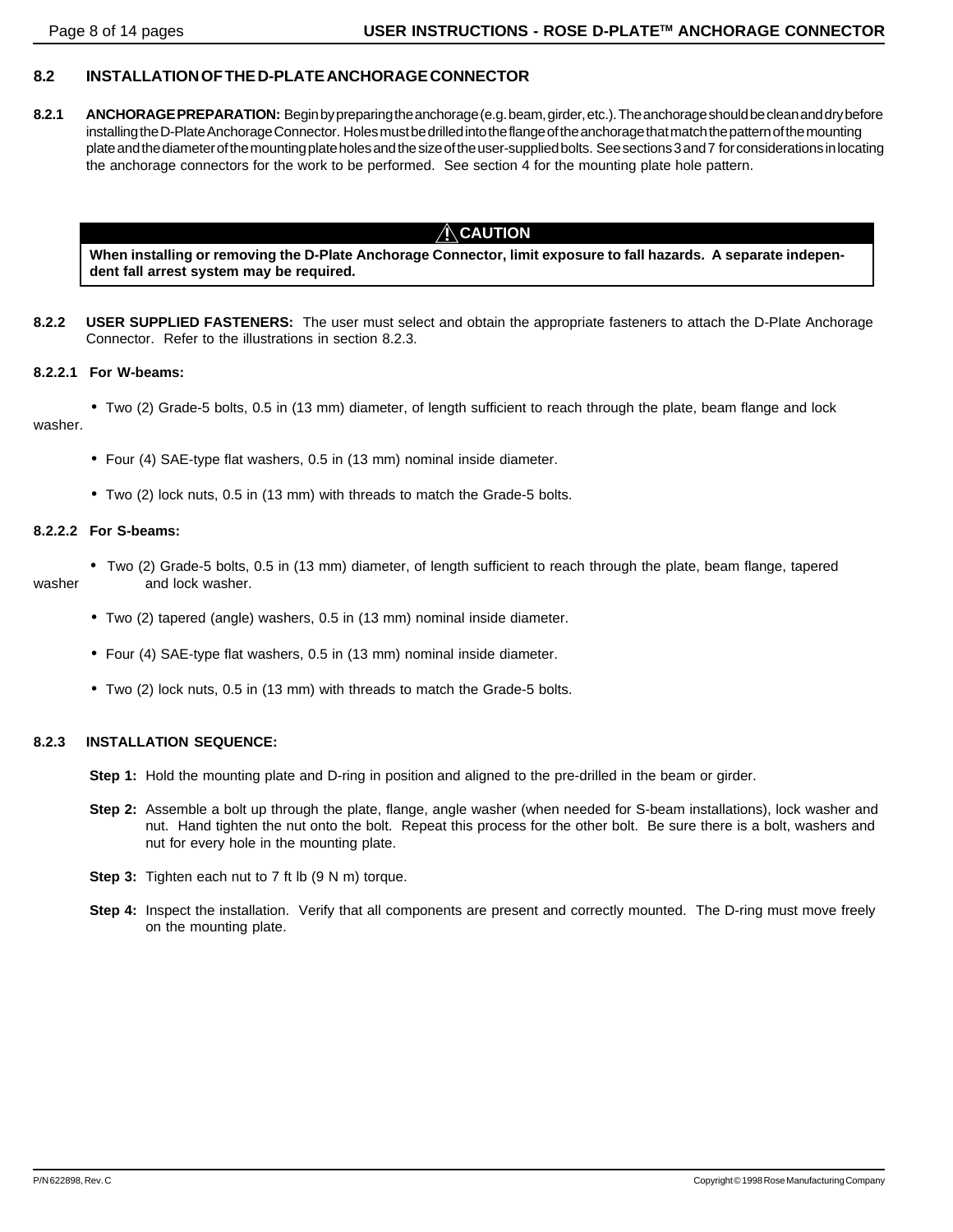### **INSTALLATION DIAGRAM**



**! CAUTION**

**Do not leave the D-Plate Anchorage Connector installed in environments which could cause damage or deterioration to the product. Refer to sections 9, 11 and 12 for care and inspection details. Do not leave unattended loads on the D-Plate Anchorage Connector.**

- **8.3 MAKING CONNECTIONS:** When using a snaphook or carabiner to connect to an anchorage or when coupling components of the system together, be certain accidental disengagement ("rollout") cannot occur. Rollout is possible when interference between a carabiner and the mating connector causes the carabiner's gate or keeper to accidentally open and release. Rollout occurs when a carabiner is snapped into an undersized ring such as an eye bolt or other non-compatibly shaped connector. Only self closing, self-locking snaphooks and carabiners should be used to reduce the possibility of rollout when making connections. Do not use snaphooks or connectors that will not completely close over the attachment object. Do not make knots in a lanyard. Do not hook a lanyard back onto itself. Snaphooks and carabiners must not be connected to each other. Do not attach two snaphooks or carabiners into one D-ring. Do not attach snaphooks or carabiners directly to a horizontal lifeline. Always follow the manufacturer's instructions supplied with each system component.
- 8.4 REMOVAL OF THE D-PLATE ANCHORAGE CONNECTOR: Before attempting removal of the D-Plate Anchorage Connector, disconnect all loads and attachment elements from the Anchorage Connector D-ring. Return the D-Plate Anchorage Connector to the appropriate person in the user's organization for cleaning, inspection and storage.

# **9.0 CARE, MAINTENANCE AND STORAGE**

- **9.1** CLEANING INSTRUCTIONS: Clean the D-Plate Anchorage Connector with a solution of water and mild laundry detergent. Dry hardware with a clean cloth and hang to air dry. Do not speed dry with heat. Excessive accumulation of dirt, paint or other foreign matter may prevent proper function of the D-Plate Anchorage Connector. Questions concerning D-Plate Anchorage Connector conditions and cleaning should be directed to Rose Manufacturing Company.
- **9.2 MAINTENANCE AND SERVICE:** Equipment which is damaged or in need of scheduled maintenance must be tagged as "UNUSABLE" and removed from service. Corrective maintenance (other than cleaning) and repair, such as replacement of elements, must be performed by Rose. Do not attempt repairs.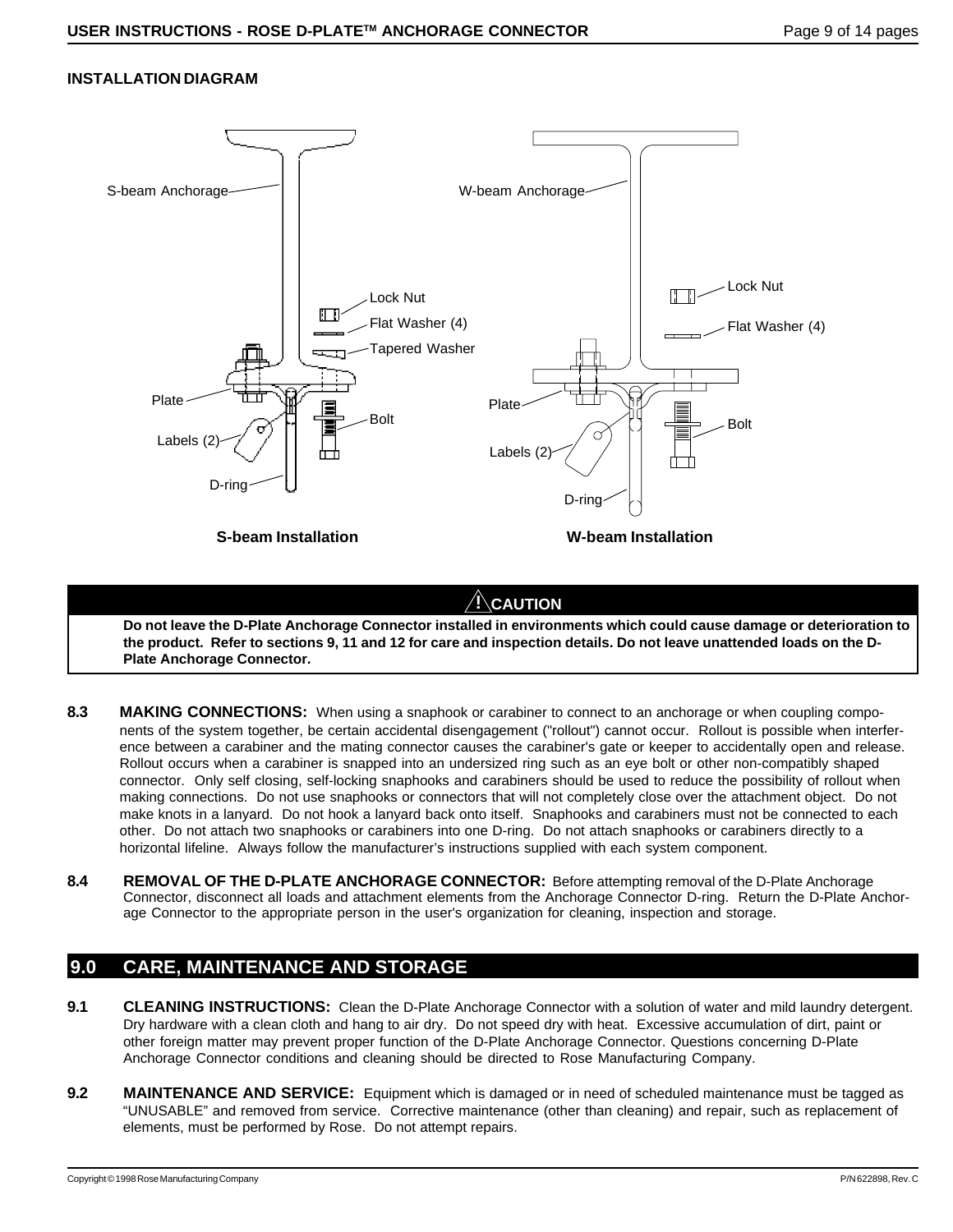**9.3** STORAGE: Store the D-Plate Anchorage Connector in a cool, dry and clean place out of direct sunlight. Avoid areas where heat, moisture, light, oil, and chemicals or their vapors or other degrading elements may be present. Equipment which is damaged or in need of scheduled maintenance should not be stored in the same area as usable equipment. Heavily soiled, wet, or otherwise contaminated equipment should be properly maintained (e.g. dried and cleaned) prior to storage. Prior to using equipment which has been stored for long periods of time, a Formal Inspection should be performed by a competent person.

# **10.0 MARKINGS AND LABELS**

**10.1** The following labels must be present, legible and securely attached to the D-Plate Anchorage Connector. The Formal Inspection Grid must be punched with a date (month/year) within the last six months. If not, remove the D-Plate Anchorage Connector from use and mark it as "UNUSABLE" until a Formal Inspection is performed in accordance with section 12. See section 4 for location of labels.

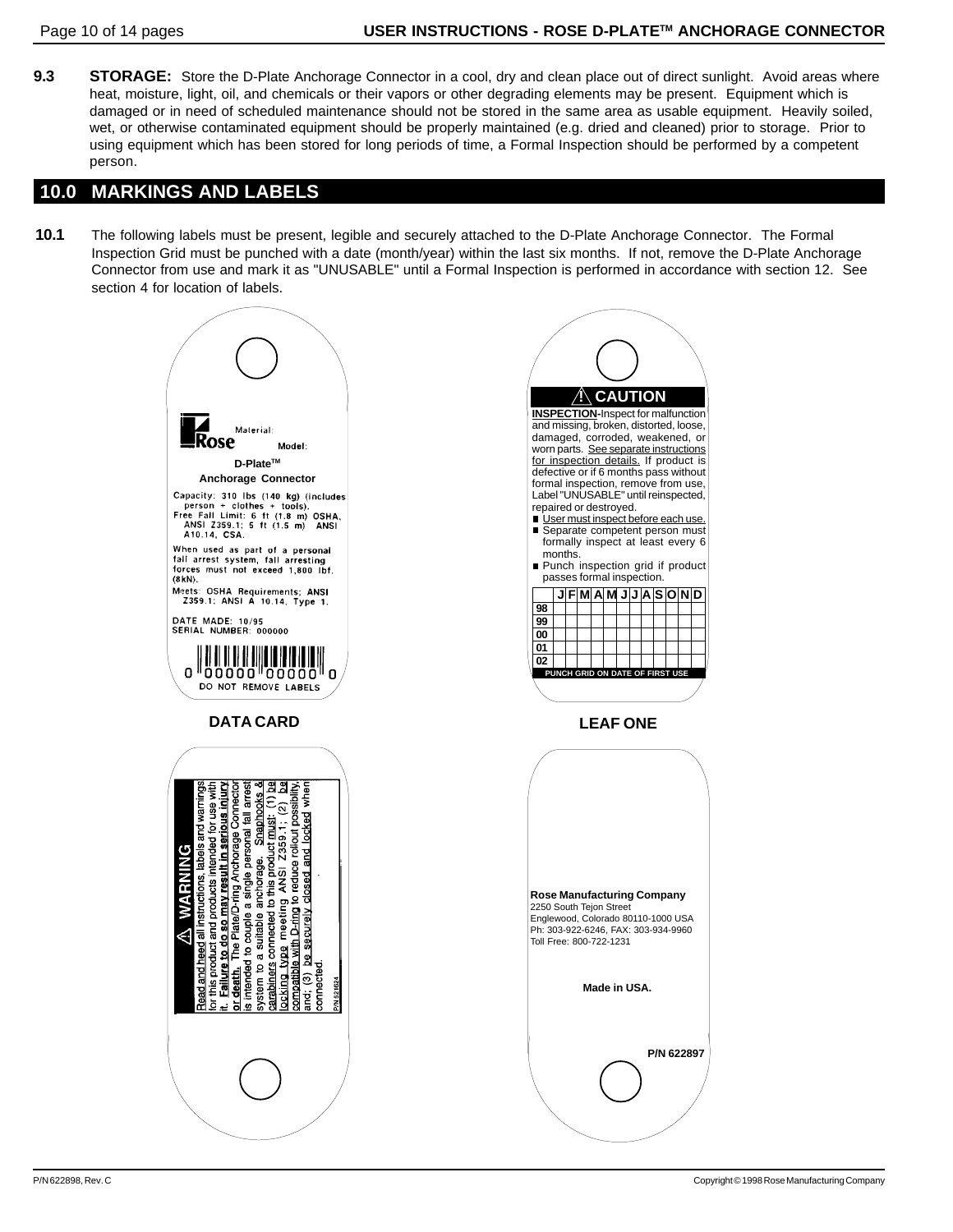# **11.0 INSPECTION BEFORE EACH USE**

**11.1 INSPECTION FREQUENCY:** The D-Plate Anchorage Connector must be inspected by the user before each use and, additionally, by a competent person other than the user at intervals of no more than six months. The competent person inspection is referred to as Formal Inspection. See section 12 for Formal Inspection procedures.

# $\Lambda$  Caution

**If the D-Plate Anchorage Connector has been subjected to fall arrest or impact forces, it must be immediately removed from service and marked as "UNUSABLE" until destroyed.**

#### **11.2 INSPECTION STEPS**

- **Step 1:** Inspect the D-Plate Anchorage Connector labels to verify that they are present and legible. See section 4 for location of labels for each model. See section 10 for the specific labels that should be present and the information contained on those for the model number shown on page one (1) of these instructions. Check the Formal Inspection Grid to be sure a Formal Inspection has been performed within the last six months. If the Grid does not indicate that a Formal Inspection has been performed within the last six months (by being punched), or if any labels are missing or illegible, remove the D-Plate Anchorage Connector from use and mark it as "UNUSABLE" until a Formal Inspection is performed by a competent person.
- **Step 2:** Inspect the D-ring, plate and user supplied fasteners (bolts, washers, angle washers, and nuts) for deformation, fractures, cracks, corrosion, deep pitting, sharp edges, cuts, deep nicks, and evidence of excessive heat or chemical exposures.
- **Step 3:** Inspect the plastic labels for their presence and legibility.
- **Step 4:** Inspect each component and subsystem of the complete system in accordance with the associated manufacturer's instructions. See section 6 for a description of the make-up of the different types of subsystems and systems.
- **11.3** CORRECTIVE ACTION: When inspection in accordance with section 11.2 reveals signs of inadequate maintenance, the D-Plate Anchorage Connector must be immediately removed from service and marked as "UNUSABLE" until destroyed or subjected to corrective maintenance by the user's organization in accordance with section 9. Defects, damage, excessive wear, malfunction, and aging are generally not repairable. If detected, immediately remove the D-Plate Anchorage Connector from use and mark it as "UNUSABLE' until destroyed. For final disposition, submit the D-Plate Anchorage Connector to a competent person who is authorized to perform Formal Inspection. If there is any question as to repairability, contact Rose or a service center authorized in writing by Rose before further use of the product.

# **! CAUTION**

**Only Rose Manufacturing Company or parties authorized in writing may make repairs to this equipment.**

# **12.0 FORMAL INSPECTION**

- **12.1 FORMAL INSPECTION FREQUENCY:** The D-Plate Anchorage Connector must be formally inspected by a competent person other than the user at intervals of no more than six months. (The qualifications of a competent person are established by OSHA.) If the product is exposed to severe working conditions, more frequent formal inspections may be required. The frequency of inspection by a competent person should be established by the user's organization based on such factors as the nature and severity of workplace conditions, modes of use, and exposure time of the equipment. The competent person should perform a methodical and thorough visual and tactile inspection by following the inspection procedure in section 12.3. The inspection results should be recorded in the Formal Inspection Log and retained for reference. In addition, if the D-Plate Anchorage Connector passes Formal Inspection, the competent person, using a ballpoint pen, should punch the date (month and year) of Formal Inspection on the grid supplied with the labels on each product. The user should never punch this grid; however, the user should check it before each use to be sure a Formal Inspection has been performed within the last six months.
- **12.2 CONTROL OF EQUIPMENT:** The user's organization should establish and enforce a policy and procedure whereby any D-Plate Anchorage Connector that is found to be defective, damaged, or in need of maintenance be immediately removed from use, marked as "UNUSABLE" and immediately thereafter submitted to custody of the competent person responsible for Formal Inspection. This has the benefits that: 1) defective equipment is secured from further use until proper action is taken;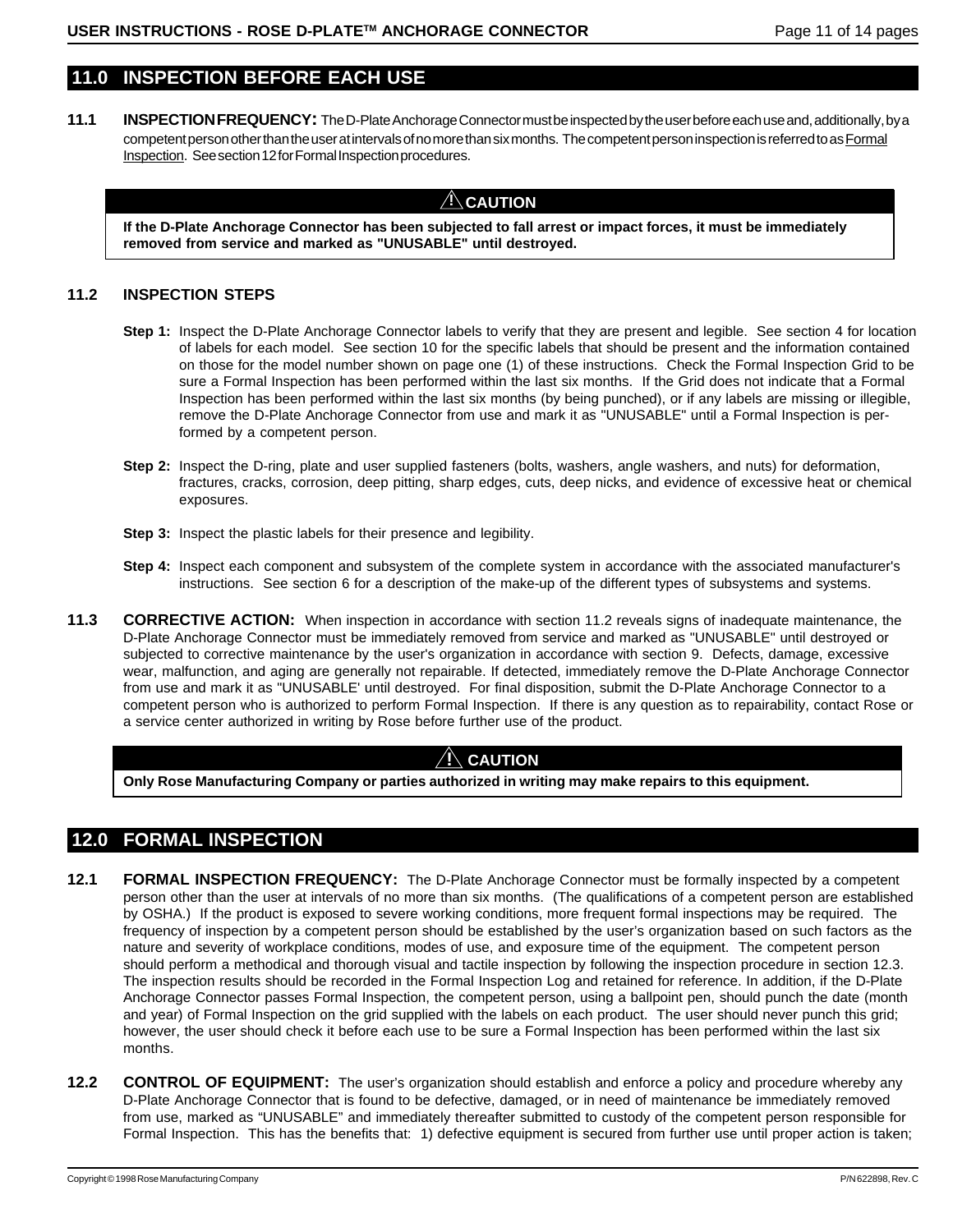2) uniform standards are applied for determining whether the equipment is acceptable or not acceptable for further use; 3) uniform methods of cleaning and other maintenance are applied; and 4) there is a central point for evaluation of conditions that may be recurring and require preventive measures such as coordination with the equipment manufacturer, selection of alternate equipment, additional training of equipment users, or changes to the workplace conditions.

**12.3 FORMAL INSPECTION PROCEDURE:** The Formal Inspection Procedure is similar to the user's inspection before each use described in section 11. However, it differs in three important respects, namely: 1) it is performed by a competent person other than the user who is trained and authorized to perform Formal Inspection for the user's organization; 2) it is more detailed and is methodically recorded on a Formal Inspection Log that is kept on file for future reference; and 3) it results in final disposition of the equipment as either "acceptable" or as "not acceptable" followed by destruction of the product.

There are three forms that are important to the Formal Inspection Procedure. They are the Formal Inspection Diagram ("DIAGRAM"), the Formal Inspection Log ("LOG"), and the Formal Inspection Checklist and Codes ("CHECKLIST"). These forms relate and refer to each other so it is necessary to understand their purposes and uses before discussing the inspection procedure.

- **12.3.1 DIAGRAM:** This is a set of line drawings of the D-Plate Anchorage Connector. Each has numbered callouts of the parts. The numbers called out in the DIAGRAM correspond to those shown on the column titled "INSP. POINT" (inspection point) on the LOG.
- **12.3.2 LOG:** This is the form to be used to record observations made during the Formal Inspection. The Model No., Serial No. and Date Made are recorded by the inspector from the label set. The formal inspector's name and the inspection date are entered by the inspector. The "Disposition" entry is the last entry made on this form after all observations have been recorded. The entry is either "Acceptable" ("PASS") or "Not Acceptable" ("FAIL"). The columns on the LOG are as follows:

**INSP. POINT** - Inspection point. The D-Plate Anchorage Connector part designated in the callouts on the DIAGRAM.

**DESCRIPTION** - Name of the D-Plate Anchorage Connector inspection point.

**QTY/DP** - Quantity per D-Plate Anchorage Connector. The quantity of each D-Plate Anchorage Connector inspection point that must be inspected.

**COND.** - Condition. The condition of the D-Plate Anchorage Connector part is indicated here by entry of the appropriate Condition Code shown on the CHECKLIST (e.g. M0, P2, etc.). Alternatively, the inspector may simply enter "FAIL" if a defective condition exists and make no entry if no defect exists.

**OVERALL ASSESS.** - Overall assessment. The inspector's evaluation of the overall acceptability or non-acceptability of the part category (e.g. webbing, stitching, metallic, plastic). The appropriate Overall Assessment Code defined on the CHECK-LIST is entered here (e.g. MA, PN, etc.). Alternatively, the inspector may simply enter "FAIL" if a defective condition exists and make no entry if no defect exists.

**COMMENTS** - Indicate pertinent inspector observations here.

**12.3.3 CHECKLIST AND CODES:** This is a table which categorizes the different types of D-Plate Anchorage Connector parts. For each of these categories that are applicable to a specific product, the formal inspector checks the D-Plate Anchorage Connector parts for each of the associated conditions (e.g. deformation, corrosion, etc.). The codes for the detected conditions are entered in the Condition column on the LOG (e.g. M1, P0, etc.). Overall assessment codes are given, along with the criteria for assigning them, so the inspector can decide if the D-Plate Anchorage Connector is acceptable or not acceptable for further use (e.g. MA, MN, PA, PN). Alternatively, instead of using these codes, the inspector may simply enter "FAIL" if a defective condition exists and make no entry if no defect exists.

#### **12.3.4 FORMAL INSPECTION PROCEDURAL STEPS:**

- **Step 1:** Record on the LOG the Model No., Serial No. and Date Made information shown on the product label set. Record the inspector's name and inspection date.
- **Step 2:** Arrange the D-Plate Anchorage Connector so the parts to be inspected are readily visible.
- **Step 3:** Starting with the parts shown on the LOG, inspect each part (inspection point) one at a time. Refer to the DIAGRAM for identification of each inspection point. Each part must be inspected for the possible presence of the conditions shown on the CHECKLIST. Enter in the Condition column on the LOG the proper Condition Code (listed on the CHECKLIST) or "FAIL" if a defect exists. If there is any question whether the product condition has materially changed since the last Formal Inspection, retrieve and review the prior Formal Inspection records for the specific product.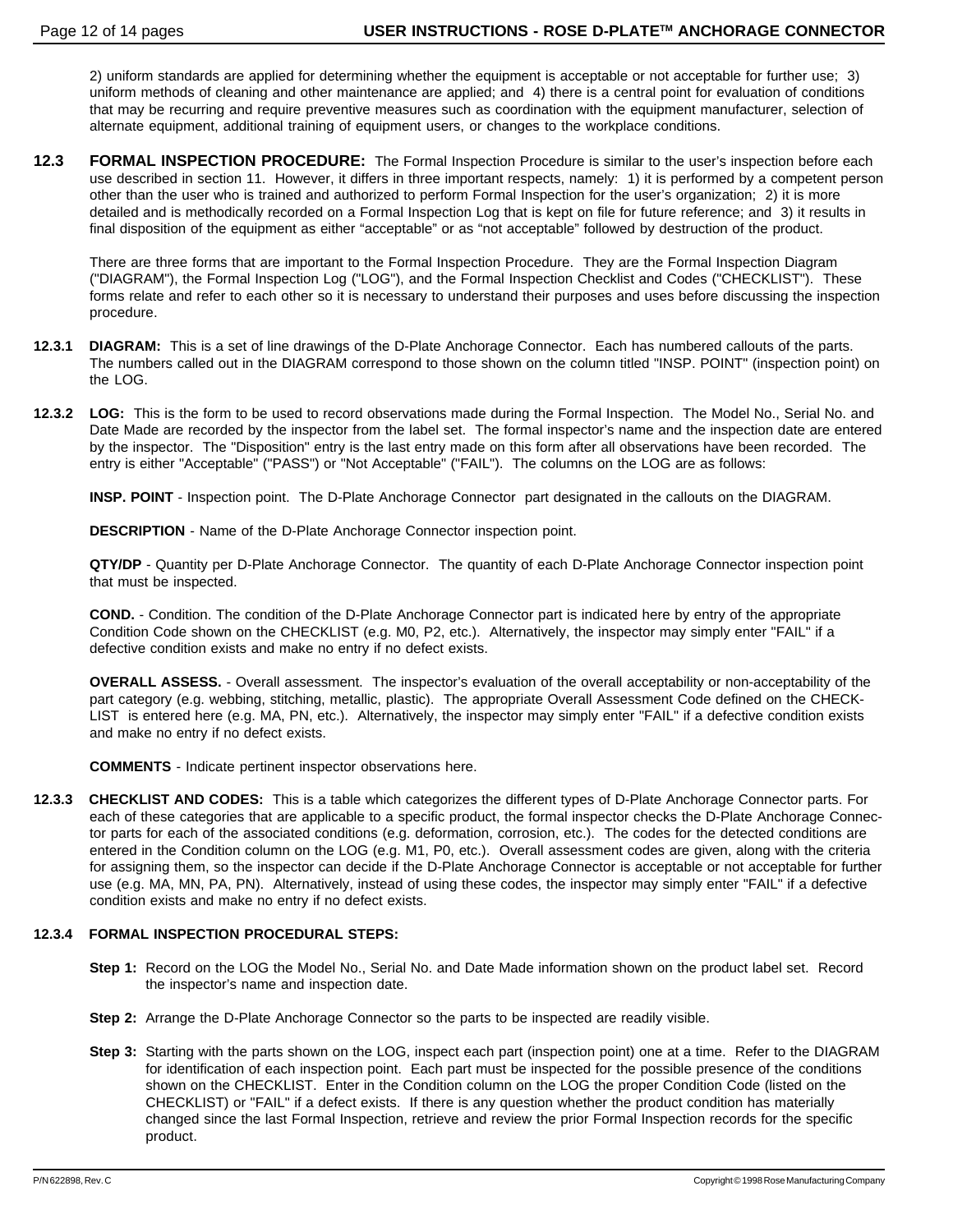- **Step 4:** Determine whether the part (inspection point) is acceptable or not acceptable. If an inspection point has a defective condition, enter in the Overall Assessment column of the LOG the proper code taken from the CHECKLIST or simply "FAIL."
- **Step 5:** Determine disposition of the D-Plate Anchorage Connector. If in step 4 it has been determined that the D-Plate Anchorage Connector is not acceptable, enter "N" or "FAIL" in the Disposition space on the LOG. In addition, a notation should be made in this space as to whether the D-Plate Anchorage Connector is to be destroyed, returned to manufacturer/distributor, etc.
- **Step 6:** If in step 4 it has been determined that the D-Plate Anchorage Connector is acceptable for further use, enter "A" or "PASS" in the Disposition space on the LOG.

### **12.4 FORMAL INSPECTION CHECKLIST AND CODES**

| <b>TYPE OF PART</b><br><b>INSPECTED</b> | <b>CONDITION</b>                                                                                                                                                                     | COND.<br><b>CODE</b>                                                                                                       | <b>OVERALL ASSESSMENT</b><br><b>CODE</b>                                       | <b>LEGEND</b>                                                                                                                                              |
|-----------------------------------------|--------------------------------------------------------------------------------------------------------------------------------------------------------------------------------------|----------------------------------------------------------------------------------------------------------------------------|--------------------------------------------------------------------------------|------------------------------------------------------------------------------------------------------------------------------------------------------------|
| Metallic                                | Deformed/fractured<br>Corroded/deep pits<br>Missing/loose<br>Heat exposure<br>Chemical exposure<br>Burrs/sharp edges<br>Cuts/deep nicks<br>Malfunction<br>Other<br>No visible change | M <sub>1</sub><br>M <sub>2</sub><br>M <sub>3</sub><br>M4<br>M5<br>M6<br>M7<br>M8<br>M9<br>M <sub>0</sub>                   | MA.<br>- (Metallic acceptable)<br>MN<br>- (Metallic not acceptable)            | <b>Disposition:</b><br>A - (Acceptable) N - (Not acceptable)<br>Enter "A" (or "PASS") or "N" (or "FAIL")<br>in Disposition blank on Formal Inspection Log. |
| Plastic                                 | Cut/broken/deformed<br>Wear damage<br>Missing/loose<br>Burns/heat exposure<br>Chemical exposure<br>Other<br>No visible change                                                        | P <sub>1</sub><br>P <sub>2</sub><br>P <sub>3</sub><br>P <sub>4</sub><br>P <sub>5</sub><br>P <sub>6</sub><br>P <sub>0</sub> | <b>PA</b><br>- (Plastic acceptable)<br><b>PN</b><br>- (Plastic not acceptable) | Criteria for disposition of "N" (Not<br>acceptable):<br>If there is one or more Overall Assessment<br>Code of "N" type (e.g. WN, SN, MN, PN).              |

### **12.5 FORMAL INSPECTION DIAGRAM**



\* NOTE: Used only in S-beam installations.